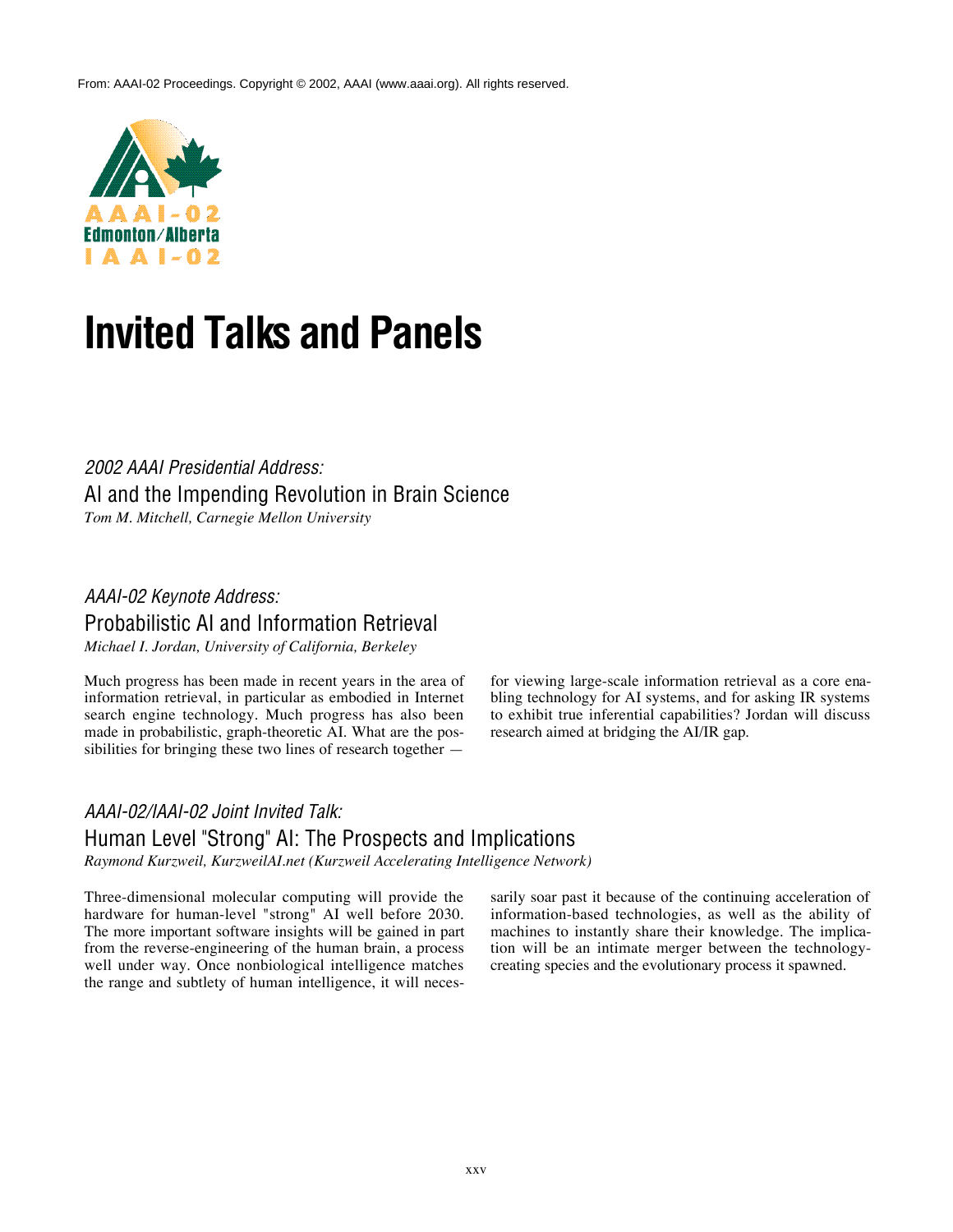#### *AAAI-02 Invited Talk:* Perspectives on Artificial Intelligence Planning

*Hector Geffner, ICREA - Universitat Pompeu Fabra (Barcelona)*

Planning has always been a key area in artificial intelligence. In its general form, planning is concerned with the automatic synthesis of action strategies (plans) from a description of actions, sensors, and goals. Planning thus contrasts with two other approaches to intelligent behavior: the programming approach, where action strategies are defined by hand, and the learning approach, where action strategies are inferred from experience.

Different assumptions about the nature of actions, sensors, and costs lead to various forms of planning: (1) Planning with complete information and deterministic actions, (2) planning with non-deterministic actions and sensing, and (3) planning with temporal and concurrent actions, etc. Most work so far has been devoted to "classical" planning (1. above), where significant changes have taken place in the last few years. On the methodological side, the area has become more empirical with experimental evaluation being routine; on the technical side, approaches based on heuristic or constrained-based search have taken over blind-search approaches.

In this talk, Geffner will provide a coherent picture of planning in AI while trying to convey some of the current excitement in the field. He'll make emphasis on the mathematical models that underlie various forms of planning, and the ideas that have been found most useful computationally.

## *AAAI-02 Invited Talk:* Dimension Reduction that Preserves Information and Neural Coding

*Naftali Tishby, The Hebrew University*

Many cognitive functions, such as prediction, feature extraction, noise filtering, and learning, can be viewed as special cases of one principle: compression while preserving information. This information theoretic principle was turned into a computational paradigm: the information bottleneck method. This variational method yielded several novel learning and data analysis algorithms, with many applications to information retrieval as well as to analysis of neural coding in several neurobiological systems, that were carried in Tishby's lab. In this talk Tishby will focus on a new approach to data dimensionality reduction that stems from this

principle. Here he searches for low dimensional (nonlinear) reduction of co-occurrence (or contingency) tables that preserve the (mutual) information in the table. He gives a new alternate-projection algorithm for achieving such a reduction and show its convergence to an optimal set of information preserving features. This approach is particularly useful when the data is not naturally quantized but rather represented by low dimension continuous features. Such a reduction may have interesting biological implications. (Based on joint work with Amir Globerson and Noam Slonim.)

#### *IAAI-02 Invited Talk:*

## Robot-Assisted Urban Search and Rescue at the WTC: Where's the AI?

*Robin R. Murphy, University of South Florida*

On September 11, 2001, the Center for Robot-Assisted Search and Rescue responded within six hours to the WTC disaster; this is the first known use of robots for USAR. The University of South Florida was one of the four robot teams, and only academic institution. The USF team participated on-site in the search efforts from September 12 through 22, collecting and archiving data on the use of robots.

This talk will provide an overview of the use of robots for USAR as well as discuss what AI techniques were available, what was actually used, and why. It will also summarize the key lessons learned from the robotics efforts at the WTC. The lessons learned cover the areas of platforms and mobility, sensors and sensing strategies, control, and human-robot interactions. Possibly the most pervasive lesson learned is that robots for USAR must be considered from an "information technology" perspective, where platforms, sensors, control schemes, networks, and interfaces must all be coevolved to ensure the information extracted by the robots is truly usable by the rescue community.

Extensive video footage of the site and "robot's eye" views will be shown.